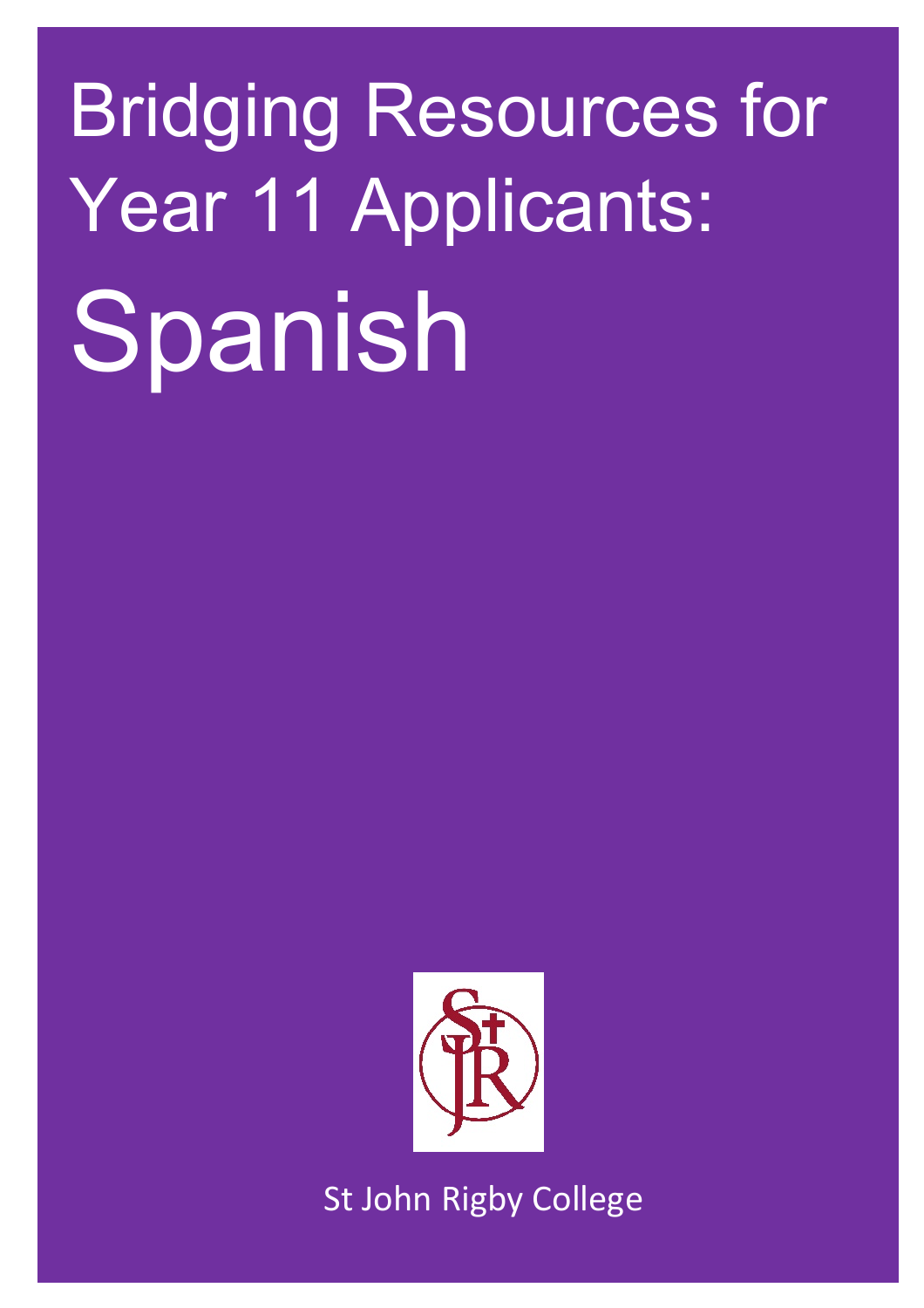## Preparing for Transition from Key Stage 4 to Key Stage 5

| Preparing for Transition from Key Stage 4 to Key Stage 5                                                                                                                                                                                                                                                                                                                                                                                                                                                                                                                                                                                                                                                                                                                                                                                                                                     |                                                                                                                                                                                                                                                                                                                                                                                                                                                                                                                                                                                                                                                                                                                            |
|----------------------------------------------------------------------------------------------------------------------------------------------------------------------------------------------------------------------------------------------------------------------------------------------------------------------------------------------------------------------------------------------------------------------------------------------------------------------------------------------------------------------------------------------------------------------------------------------------------------------------------------------------------------------------------------------------------------------------------------------------------------------------------------------------------------------------------------------------------------------------------------------|----------------------------------------------------------------------------------------------------------------------------------------------------------------------------------------------------------------------------------------------------------------------------------------------------------------------------------------------------------------------------------------------------------------------------------------------------------------------------------------------------------------------------------------------------------------------------------------------------------------------------------------------------------------------------------------------------------------------------|
| Subject                                                                                                                                                                                                                                                                                                                                                                                                                                                                                                                                                                                                                                                                                                                                                                                                                                                                                      | Qualification                                                                                                                                                                                                                                                                                                                                                                                                                                                                                                                                                                                                                                                                                                              |
| <b>Spanish</b>                                                                                                                                                                                                                                                                                                                                                                                                                                                                                                                                                                                                                                                                                                                                                                                                                                                                               | A Level                                                                                                                                                                                                                                                                                                                                                                                                                                                                                                                                                                                                                                                                                                                    |
| <b>Recommended Reading materials</b><br>Having an awareness of current issues is<br>especially useful for A Level languages. Get<br>into the habit of checking the news, either<br>online, television or newspapers.<br>Try these to start with:<br>www.bbcmundo.es - This is a news site in Spanish<br>from the BBC, with short videos as well as articles.<br>Many different sections, including science, health<br>and human interest.<br>20 minutes.es - This free and fully downloadable<br>newspaper is aimed at young adults and<br>commuters. Also available as an app.<br>www.primerasnoticias.com - News website<br>written by Spanish-speaking young journalists<br>aimed at teenagers. Great for short easy to read<br>articles.<br>www.holacandela.com - a new resource with A -<br>level exam type questions, interactive and current<br>topics for the new Linear curriculum. | <b>Recommended websites</b><br>Wordreference.com - essential online<br>dictionary for all budding linguists! Also<br>available as an app.<br>Quizlet.com - many of you will be familiar<br>with this website from school - it is<br>excellent for vocabulary learning. Also<br>available as an app. You will use this every<br>week at A Level.<br>http://www.bbc.co.uk/schools/gcsebitesi<br>ze/spanish - lots of grammar explanations<br>and exercises.<br>www.language-gym.com - a great website<br>for drilling verbs in a range of tenses.<br>www.conjuguemos.com - another option<br>for practicing and learning Spanish verbs.                                                                                      |
| <b>Preparation tasks</b>                                                                                                                                                                                                                                                                                                                                                                                                                                                                                                                                                                                                                                                                                                                                                                                                                                                                     | <b>Recommended research</b>                                                                                                                                                                                                                                                                                                                                                                                                                                                                                                                                                                                                                                                                                                |
| Cultural knowledge is a big part of your Spanish<br>A Level. Develop an interest in popular culture,<br>such as films, TV series, music or sport. What's<br>happening in Catalonia? Who is the Spanish<br>prime minister? Who are the Spanish Royal<br>Family?<br>Revise as much grammar as you can - it will<br>٠<br>make things MUCH easier for you when you<br>arrive. As a minimum, have a good knowledge<br>of the present, perfect and future tenses and<br>adjective agreements. You can use your own<br>notes from GCSE or visit a website such as BBC<br>Bitesize for thorough explanations and<br>activities.<br>Download Quizlet and Word Reference apps,<br>and any others you find useful.                                                                                                                                                                                      | Research the Spanish charts - find out what<br>is Number 1 in Spain or a Spanish speaking<br>country during your summer holidays. How<br>many songs in the top 20 are in the Spanish<br>language? Try to find a Spanish-speaking<br>artist you enjoy and find out a bit about them<br>or their music.<br>Watch at least 1 Spanish film (with subtitles)<br>- there are lots on Netflix and Amazon Prime.<br>The Spanish series 'The Heist' is gripping,<br>"Elite" or "la casa de papel".<br>Follow the fortunes of the Spanish or other<br>Spanish-speaking football teams in the<br>upcoming World Cup.<br>Research language-learning apps and try<br>some out - we'd love to hear your<br>recommendations in September! |
| Recommended trips or visits this summer                                                                                                                                                                                                                                                                                                                                                                                                                                                                                                                                                                                                                                                                                                                                                                                                                                                      |                                                                                                                                                                                                                                                                                                                                                                                                                                                                                                                                                                                                                                                                                                                            |

If you're lucky enough to visit a Spanish- speaking country – and speak the language whilst you're there – you'll really benefit from it, on both a cultural and linguistic level.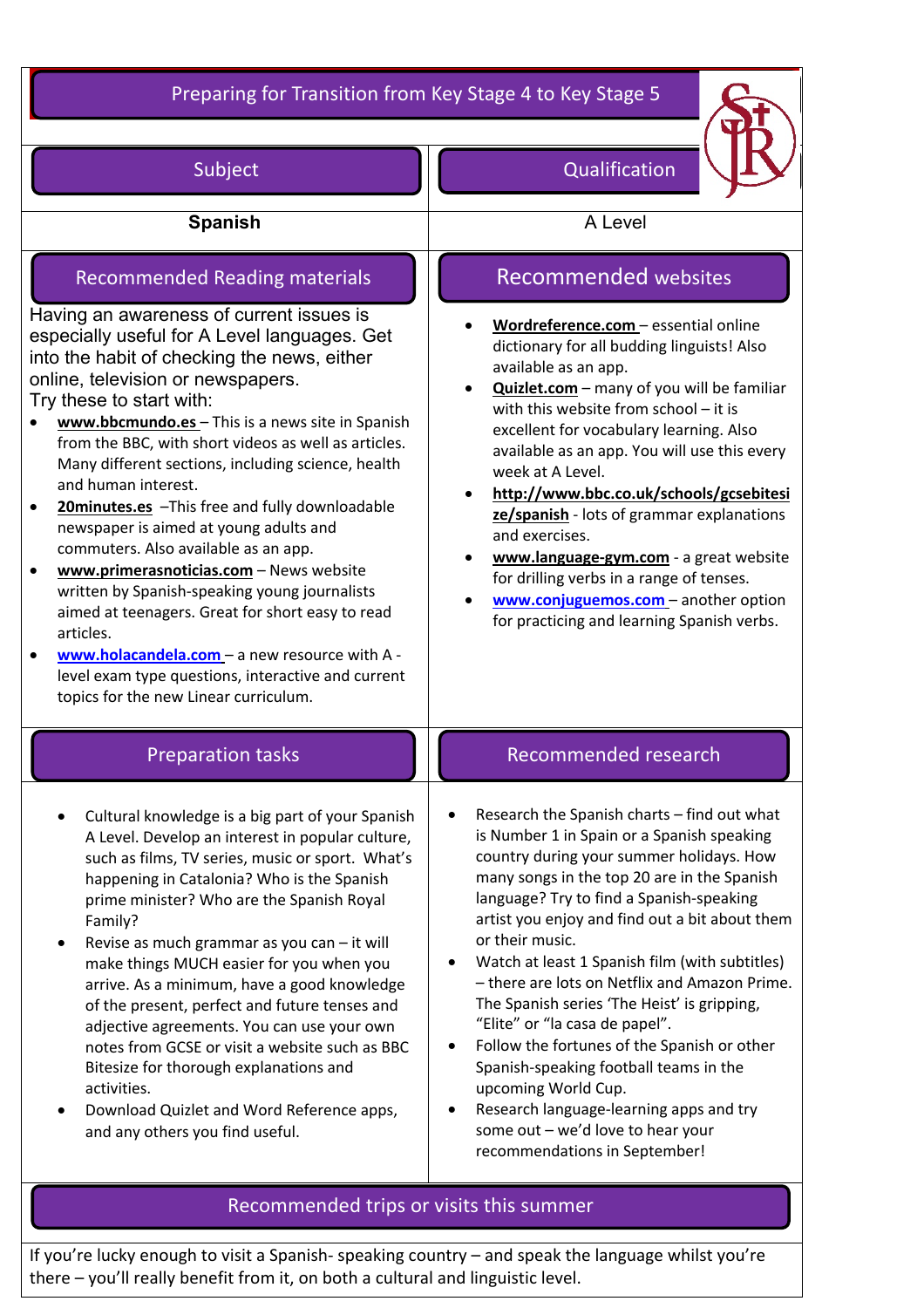If we are able next year I would like to take you to Spain and experience the culture, taste the food and visit some wonderful places.

## Tasks to complete

- Make sure you have any stationery you might need to start college: paper and pens etc.
- Think about any questions you may have for your enrolment interview or the start of the course.
- Develop your enthusiasm the more you put into a language, the more you get out!
- I am very happy to answer any of your questions, here is my email address; nuria.monks@sjr.ac.uk